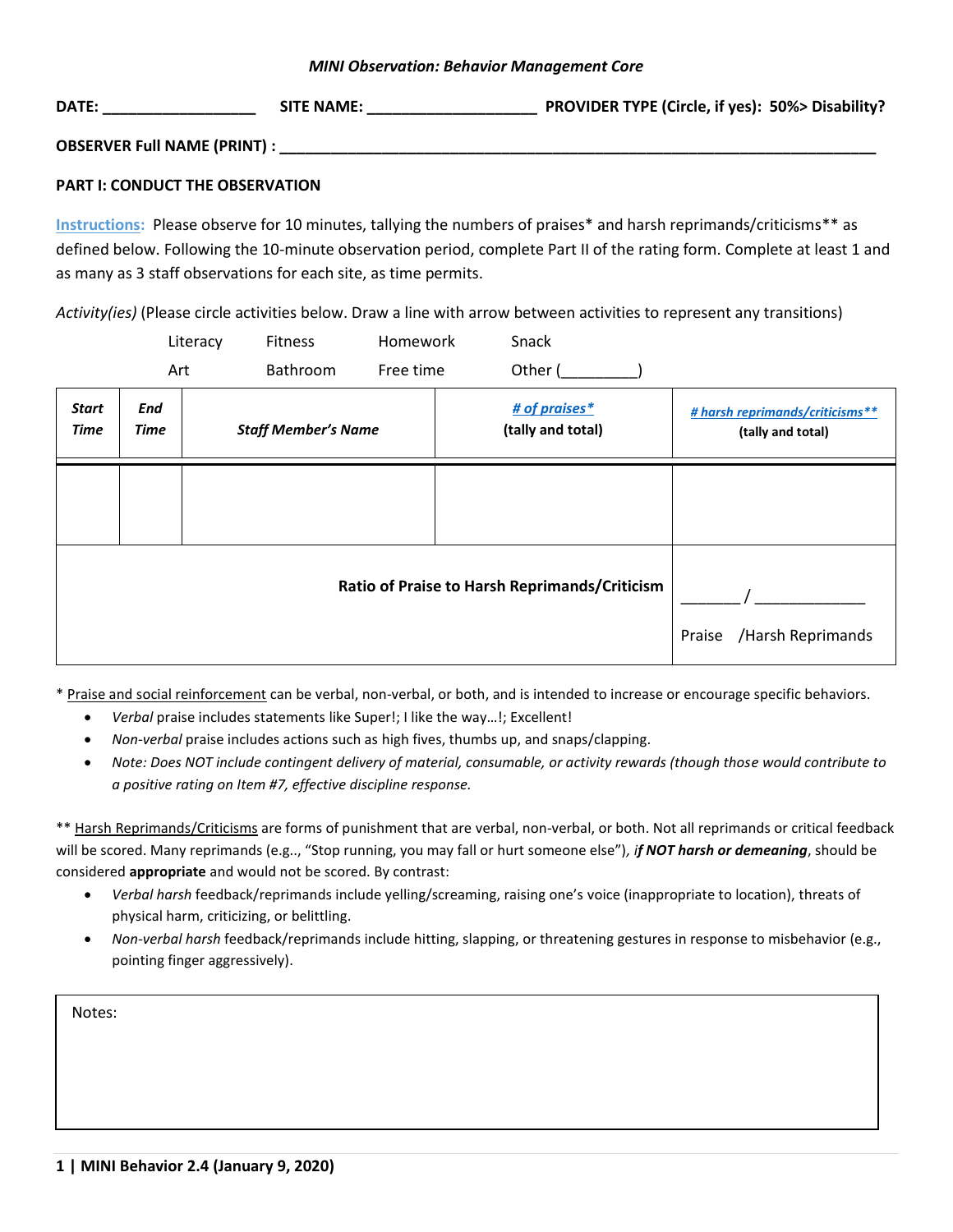# **PART II: COMPLETE SECTIONS A (PRAISE AND ENGAGEMENT) B (PREPARATION, RULES & ROUTINES) and C (EFFECTIVENESS OF RESPONSE TO MISBEHAVIOR)**

**Instructions:** PLEASE PLACE AN "X" IN THE BOX MOST CLOSELY DESCRIBING THE STAFF PERSON'S ACTIONS/INTERACTIONS WITH THE CHILDREN DURING YOUR OBSERVATION ONLY. ALL ITEMS ARE RATED RELATIVE TO THE STANDARD OR "IDEAL" EXPRESSED IN THE "5" RESPONSE (**SO READ ITEMS BEFORE RATING**)

|                                                             | A: LEVEL OF PRAISE AND ENGAGEMENT (IS EXCELLENT)                                                                                                                                                                                           |                                                                                                                                                                                                                                            |                                                                                                                                                                                                      |                                                                                                                                                                                                             |                                                                                                                                                                                                                                                                                                                                                                                          |  |  |  |  |
|-------------------------------------------------------------|--------------------------------------------------------------------------------------------------------------------------------------------------------------------------------------------------------------------------------------------|--------------------------------------------------------------------------------------------------------------------------------------------------------------------------------------------------------------------------------------------|------------------------------------------------------------------------------------------------------------------------------------------------------------------------------------------------------|-------------------------------------------------------------------------------------------------------------------------------------------------------------------------------------------------------------|------------------------------------------------------------------------------------------------------------------------------------------------------------------------------------------------------------------------------------------------------------------------------------------------------------------------------------------------------------------------------------------|--|--|--|--|
|                                                             | UNACCEPTABLE (1)                                                                                                                                                                                                                           | <b>POOR (2)</b>                                                                                                                                                                                                                            | FAIR(3)                                                                                                                                                                                              | GOOD (4)                                                                                                                                                                                                    | EXCELLENT (5)                                                                                                                                                                                                                                                                                                                                                                            |  |  |  |  |
| $\mathbf{1}$                                                | <b>COMPLETELY UNTRUE</b><br>Physically/emotionally<br>disengaged; talking to<br>other staff/checking cell<br>phone; facing away from<br>children; unresponsive,<br>more than 15 feet from<br>any child (frequently;<br>>50% of time)       | <b>MOSTLY UNTRUE</b><br>Physically/emotionally<br>disengaged; talking to<br>other staff or checking<br>cell phone; facing away<br>from children;<br>unresponsive, more<br>than 15 feet from any<br>child (occasional; 25%-<br>50% of time) | <b>SOMEWHAT TRUE</b><br>"Present"; passively<br>watching children,<br>limited response to<br>child-initiated<br>conversation or<br>questions; rarely, if<br>ever, initiated contact<br>with children | <b>MOSTLY TRUE</b><br>Responded to and<br>Initiated some<br>conversation with<br>children; interacting with<br>children providing<br>feedback or resources<br>needed for activity (50%-<br>75% of the time) | <b>ENGAGEMENT</b><br>Initiating and enthusiastically<br>interacting with children (i.e.,<br>showing interest in their<br>work/stories); providing feedback<br>or resources needed for activity<br>(75% of the time or more). Note:<br>For "excellent" must spend time<br>with more than one child.                                                                                       |  |  |  |  |
| $\overline{2}$                                              | <b>COMPLETELY UNTRUE</b><br>Praise NEVER (0x)<br>Observed                                                                                                                                                                                  | <b>MOSTLY UNTRUE</b><br>Praise RARELY (1-2x)<br>Observed                                                                                                                                                                                   | SOMEWHAT TRUE<br>Praise<br>OCCASSIONALLY (3-5x)<br>Observed (or may be<br>FREQUENT, but not<br>genuine)                                                                                              | <b>MOSTLY TRUE</b><br>Praise FREQUENTLY (6-<br>10x) Observed and<br>genuine                                                                                                                                 | PRAISE FREQUENCY/QUALITY<br>Praise FREQUENTLY Observed (><br>than 10x, but also timely, and<br>genuine)                                                                                                                                                                                                                                                                                  |  |  |  |  |
|                                                             | <b>B: PREPARATION, RULES &amp; ROUTINES (IS EXCELLENT)</b>                                                                                                                                                                                 |                                                                                                                                                                                                                                            |                                                                                                                                                                                                      |                                                                                                                                                                                                             |                                                                                                                                                                                                                                                                                                                                                                                          |  |  |  |  |
| 3                                                           | <b>COMPLETELY UNTRUE</b>                                                                                                                                                                                                                   | <b>MOSTLY UNTRUE</b>                                                                                                                                                                                                                       | <b>SOMEWHAT TRUE</b>                                                                                                                                                                                 | <b>MOSTLY TRUE</b>                                                                                                                                                                                          | <b>PREPARATION: MATERIALS</b>                                                                                                                                                                                                                                                                                                                                                            |  |  |  |  |
|                                                             | Missing or can't find<br>materials needed for<br>activity; Activity time<br>(or quality) nearly<br>completely lost due to<br>failure to prepare in<br>advance                                                                              | Most kids don't have<br>needed materials or<br>lack of preparation<br>significantly disrupts<br>activity or reduces<br>time (loss of ~50%)<br>for active<br>participation/quality<br>activity                                              | Materials not<br>available for<br>everyone, but able<br>to improvise, some<br>impact on activity<br>quality/time                                                                                     | Materials available &<br>sufficient in number,<br>but short (<5 min.)<br>delays getting them to<br>children. Minimal<br>impact                                                                              | Materials needed were ready in<br>advance and ample in number.<br>Factors contributing to an<br>excellent rating: materials also of<br>high quality, varied, and/or<br>appropriate to activity and<br>children's developmental level(s)<br>(i.e., as appropriate- materials are<br>well thought out and well-<br>maintained) "Well-oiled machine"                                        |  |  |  |  |
| 4                                                           | <b>COMPLETELY UNTRUE</b>                                                                                                                                                                                                                   | <b>MOSTLY UNTRUE</b>                                                                                                                                                                                                                       | SOMEWHAT TRUE                                                                                                                                                                                        | <b>MOSTLY TRUE</b>                                                                                                                                                                                          | <b>PREPARATION: RULES/ROUTINES</b>                                                                                                                                                                                                                                                                                                                                                       |  |  |  |  |
|                                                             | Chaotic setting, if no<br>routine, staff member<br>does not instruct the<br>children on what to<br>do; no thought given<br>to task sequence. Staff<br>member totally<br>unprepared for task.<br>Major interruption or<br>loss of activity. | Loose routine<br>apparent, but many<br>children off-<br>task/unfamiliar with<br>expectations. Staff<br>member appears<br>unsure of what to do.<br>Significant disruption.                                                                  | Clear routine<br>appears established<br>but some problems<br>following routine<br>and/or some<br>children have<br>difficulties with<br>sequence,<br>moderate impact on<br>quality.                   | Staff member seems<br>well in control,<br>understands what<br>tasks require, staff<br>manages time and<br>children transition<br>efficiently overall (<br>Minimal delays or<br>impact on quality)           | Routine was apparent and rules<br>and/or instructions are either<br>posted or were reviewed prior to<br>regularly occurring daily activities<br>(i.e., bathroom/hygiene,<br>transitioning between activities)<br>or obviously had been previously<br>taught based upon child and staff<br>behavior (i.e., children<br>immediately get quiet after staff<br>clap hands). "Smooth Sailing" |  |  |  |  |
|                                                             |                                                                                                                                                                                                                                            |                                                                                                                                                                                                                                            |                                                                                                                                                                                                      | Section A: Praise and Engagement (add items 1 & 2)                                                                                                                                                          |                                                                                                                                                                                                                                                                                                                                                                                          |  |  |  |  |
| Section B: Preparation, Rules, & Routines (add items 3 & 4) |                                                                                                                                                                                                                                            |                                                                                                                                                                                                                                            |                                                                                                                                                                                                      |                                                                                                                                                                                                             |                                                                                                                                                                                                                                                                                                                                                                                          |  |  |  |  |
|                                                             | Notes:                                                                                                                                                                                                                                     |                                                                                                                                                                                                                                            |                                                                                                                                                                                                      |                                                                                                                                                                                                             |                                                                                                                                                                                                                                                                                                                                                                                          |  |  |  |  |

**2 | MINI Behavior 2.4 (January 9, 2020)**